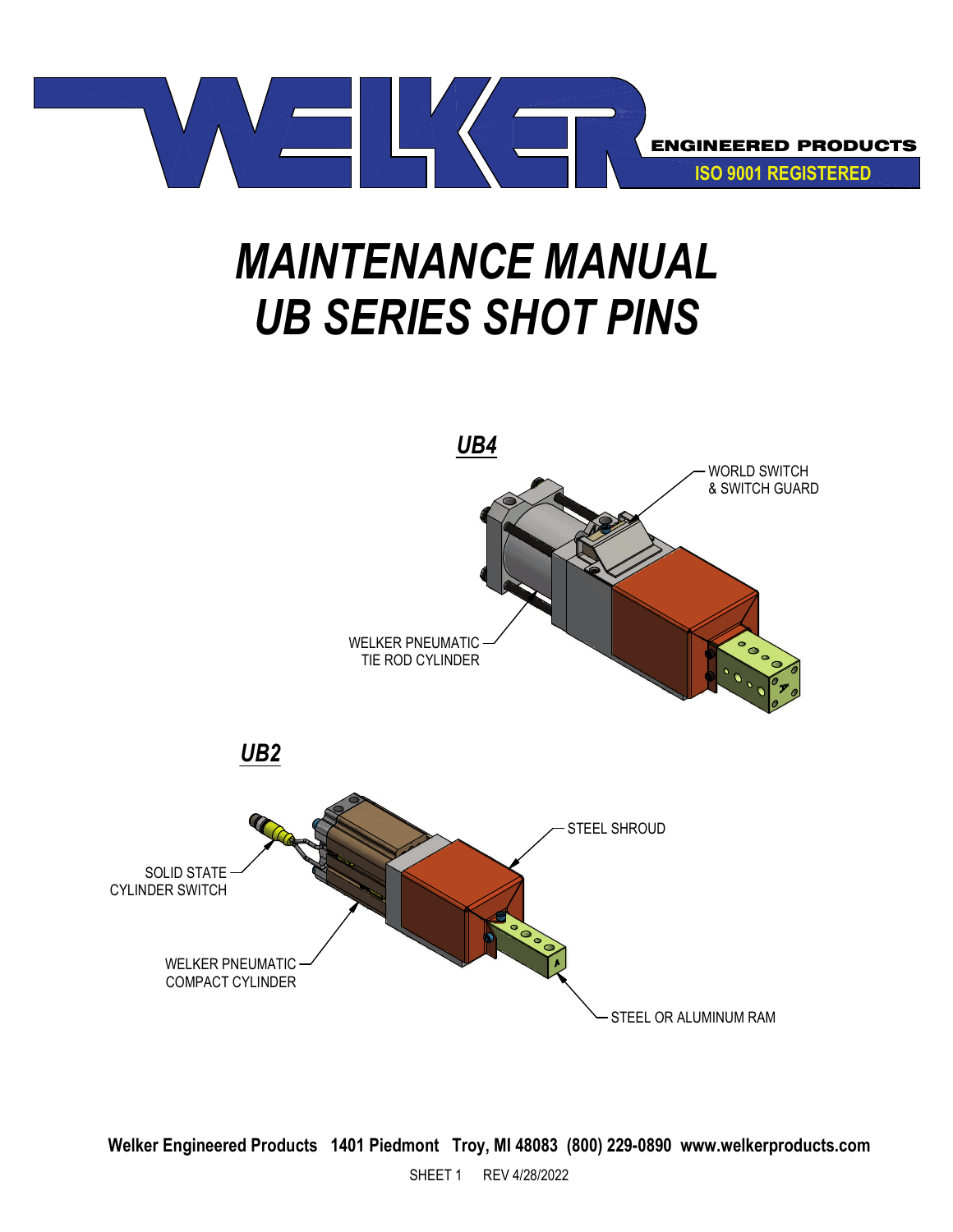#### **MAINTENANCE**

#### *SAFETY FIRST!*

MAINTENANCE SHOULD ONLY BE PERFORMED BY QUALIFIED PERSONNEL. PROPER SAFETY GEAR AND PROCEDURES MUST BE USED AT ALL TIMES.

BEFORE PERFORMING MAINTENANCE, CUT OFF AIR SUPPLY TO THE UNIT, ENSURE THAT ALL AIR IS REMOVED AND THAT THERE ARE NO "TRAPPED AIR" CONDITIONS.

PREVENTATIVE MAINTENANCE: Regularly inspect unit to verify proper operation. Check for debris build up and clean as needed. Inspect all pneumatic, electrical, and mounting connections, making sure all connections are tight and secure.

CYLINDER: Welker pneumatic cylinders are lube free and require very little maintenance. Check for abnormal wear or damage. Plant air supply to the cylinder should be free of contaminants, filtered to a minimum of 50micron and have a water separator. Be sure fittings are in good condition. Seals are subject to wear under normal operating conditions. It is recommended to keep a spare cylinder seal kit on hand.

SWITCH: Switches may fail and need replacement; it is recommended to keep a spare switch on hand.

WIPER: Welker recommends annual changing of urethane wiper. Wipers are maintenance items and are not covered under standard product warranty.

DETENT: Detent option's ball spring plunger is a wear item, not covered under standard warranty. Annual replacement is recommended.

WELKER RECOMMENDS IN-PLANT RECERTIFICATION AFTER SERVICE/REPAIR/REPLACEMENT.

#### **TROUBLESHOOTING**

| <b>FAILURE</b>                | POSSIBLE CAUSE                     | <b>SOLUTION</b>                                                                                                                                                                                                                                                                                       |
|-------------------------------|------------------------------------|-------------------------------------------------------------------------------------------------------------------------------------------------------------------------------------------------------------------------------------------------------------------------------------------------------|
| Unit does not extend/retract. | Cylinder failure<br>Switch failure | Inspect unit for dirt/debris.<br>Check plant air supply for proper pressure;<br>too little will result in lack of cylinder<br>movement.<br>Seals may be worn, damaged or<br>deteriorating. Replace as needed. If<br>cylinder has been serviced, be sure tie rod<br>nuts have been tightened to torque |
|                               |                                    | specifications.                                                                                                                                                                                                                                                                                       |
|                               |                                    | Check switch for proper operation. Replace<br>as needed.                                                                                                                                                                                                                                              |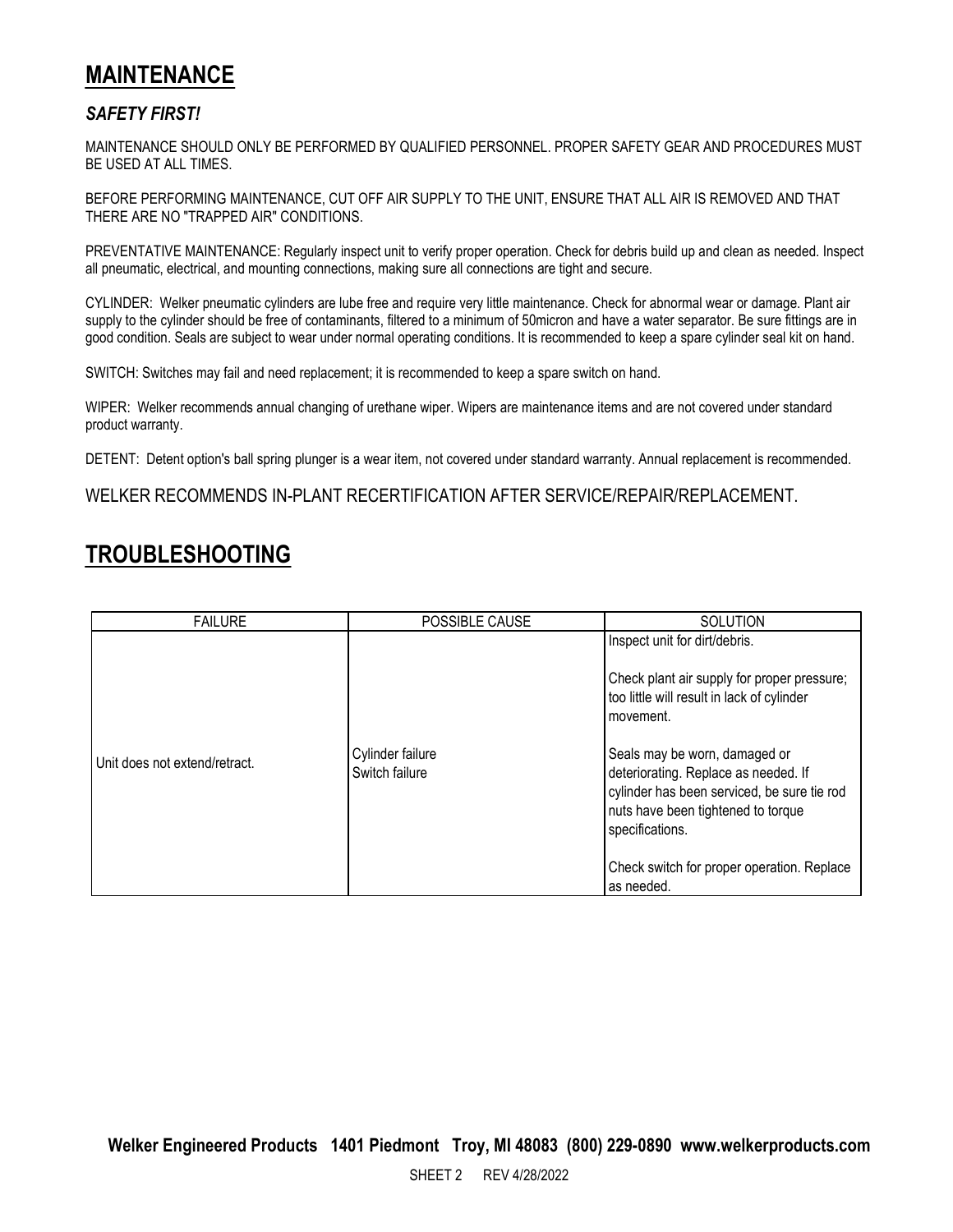#### **REPLACEMENT PARTS**

| QTY | STOCK* | <b>DESCRIPTION</b>             | <b>PART NUMBER</b>     |  |
|-----|--------|--------------------------------|------------------------|--|
|     |        | <b>SWITCH</b>                  | <b>SEE CHART BELOW</b> |  |
|     |        | UB2 WIPER                      | WIPER-24               |  |
|     |        | UB4 WIPER                      | WIPER-40-KIT           |  |
|     |        | UB2 DETENT OPTION BALL PLUNGER | 10016HP                |  |
|     |        | UB4 DETENT OPTION BALL PLUNGER | 10016HP                |  |
|     |        | UB2 CYLINDER SEAL KIT          | UB2N-CSK               |  |
|     |        | <b>UB4 CYLINDER SEAL KIT</b>   | UB4N-CSK               |  |

\* RECOMMENDED SPARE PARTS TO KEEP IN STOCK

|                      | Reorder#                 | Mfr. Part Number                                                                     | <b>Manufacturer</b> | <b>Description</b>                                     |
|----------------------|--------------------------|--------------------------------------------------------------------------------------|---------------------|--------------------------------------------------------|
| Switches             | <b>SWA</b>               | Ni2-Q6.5-AP6-0.1-FS 4.4X3/S304                                                       | Turck               | 4-Wire, 4-Pin, DC M12 X 1<br>(PNP) Quick Disconnect    |
|                      | <b>SWB</b>               | Ni2-Q6.5-ADZ32-0.1-FSB 5.4X4/S304                                                    | Turck               | 4-Wire, 5-Pin, AC/DC 1/2-20<br>(N.O.) Quick Disconnect |
|                      | <b>SWC</b>               | Ni2-Q6.5-AN6-0.1-FS 4.4X3/S304                                                       | Turck               | 4-Wire, 4-Pin, DC M12 X 1<br>(NPN) Quick Disconnect    |
|                      | <b>SWD</b>               | NBN2-F581-100S6-E8-V1                                                                | Pepperl & Fuchs     | 4-Wire, 4-Pin, DC M12 X 1<br>(PNP) Quick Disconnect    |
| World                | <b>SWE</b><br>(UB4 ONLY) | BES-Z02KR2-PSC20F-P100-S04-V                                                         | Balluff             | 3-Wire, 4-Pin, DC M12 X 1<br>(PNP) Quick Disconnect    |
|                      | <b>SWJ</b>               | <b>IN5374</b>                                                                        | Efector             | 3-Wire, 4-Pin, DC M12 X 1<br>(PNP) Quick Disconnect    |
|                      | <b>SWZ</b>               | <b>WWS001A</b>                                                                       | Welker              | 4-Wire, 4-Pin, DC M12 X 1<br>(PNP) Quick Disconnect    |
|                      | Reorder#                 | Mfr. Part Number                                                                     | <b>Manufacturer</b> | <b>Description</b>                                     |
| Switches<br>Cylinder | <b>SWITCH L3</b>         | <b>SWITCH L3</b><br>L3 switch is weld field immune*,<br>comparable to World Switches | <b>Welker</b>       | 4-Wire, 4-Pin, DC M12 X 1<br>(PNP) Quick Disconnect    |
|                      | <b>SWITCH L5</b>         | MK5113                                                                               | if m Efector        | 3-Wire, 4-Pin, DC M12 X 1<br>(NPN) Quick Disconnect    |

**Standard Switch Option - All other options may affect price and delivery**

\*Note that some mid and low frequency DC resistance applications (i.e. aluminum resistance welding applications) may cause a fault. In these applications, it is recommended that the sensor be ignored/bypassed during the welding cycle.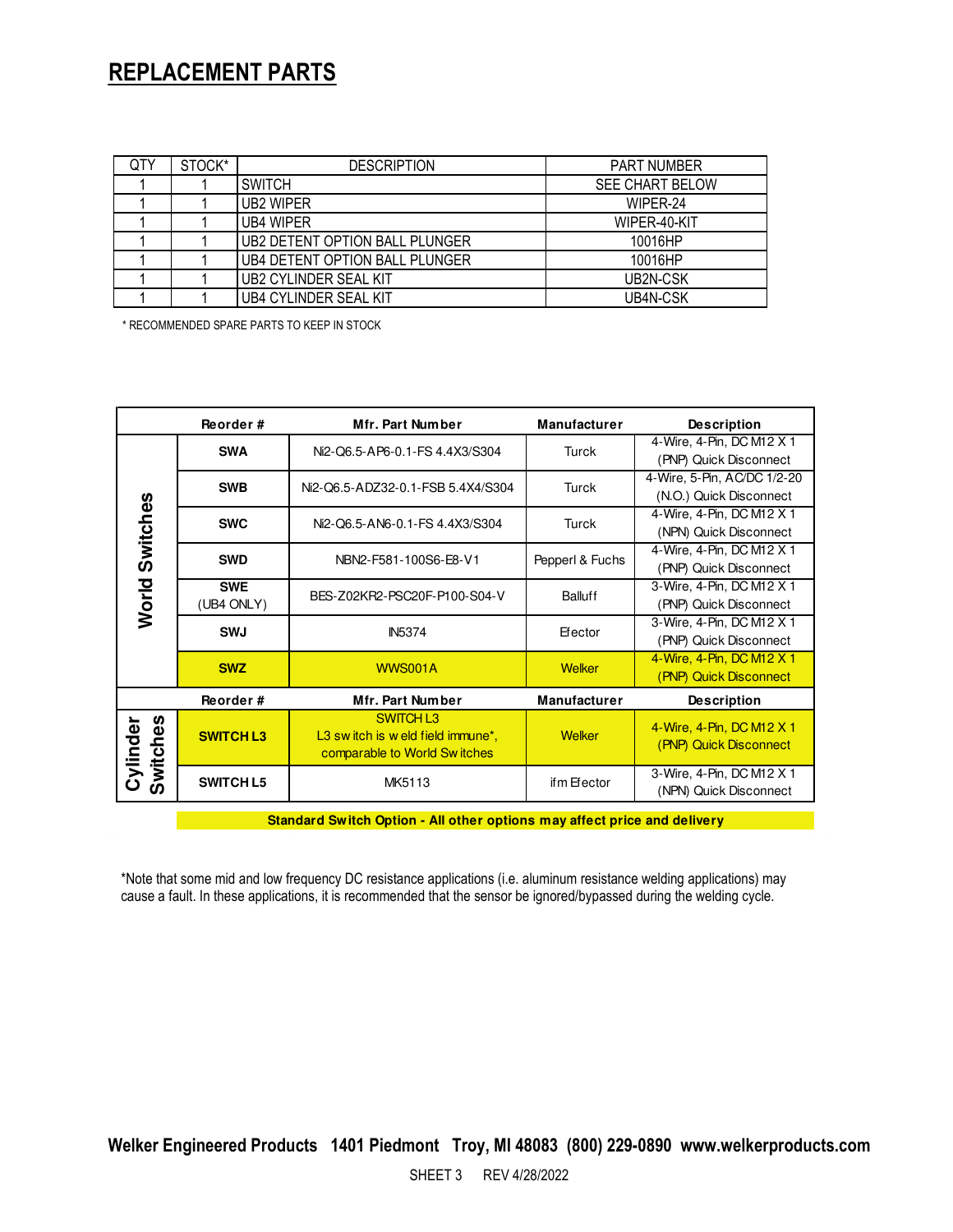# **WORLD SWITCH INSTALLATION: UB4**

- 1. REMOVE SHROUD (4 SCREWS).
- 2. REMOVE UNIT COVER PLATE (4 SCREWS).
- 3. FULLY EXTEND RAM.
- 4. LOCATE M6 X 16 SHOULDER SCREW IN RAM. CALL WELKER IF SHOULDER SCREW IS MISSING.
- 5. INSTALL PINS IN SWITCH SENSORS, 2 PER SENSOR.
- 6. INSTALL SWITCH INTO SHOT PIN BODY USING SWITCH FASTENER.
- 7. INSTALL SWITCH SENSORS IN UNIT BODY: FOR RETRACT OPTION INSTALL SENSOR S01 IN FIXED SLOT; INSTALL S02 IN OBLONG SLOT. FOR EXTEND OPTION INSTALL SENSOR S02 IN FIXED SLOT; INSTALL S01 IN OBLONG SLOT.
- 8. INSTALL SECOND SENSOR IN OBLONG SLOT, ALIGNING CENTER MARK TO CENTER OF SHOULDER BOLT IN RAM. *FOR LONG STROKE UNITS, SECOND SENSOR MAY NEED TO BE INSTALLED UPSIDE DOWN. INSTALL PINS IN OPPOSITE SIDE OF SENSOR. SECURE WIRE IN OBLONG SLOT WITH EXTRA PIN SO IT DOESN'T INTERFERE WITH UNIT OPERATION.*
- 9. INSTALL COVER PLATE AND SHROUD.

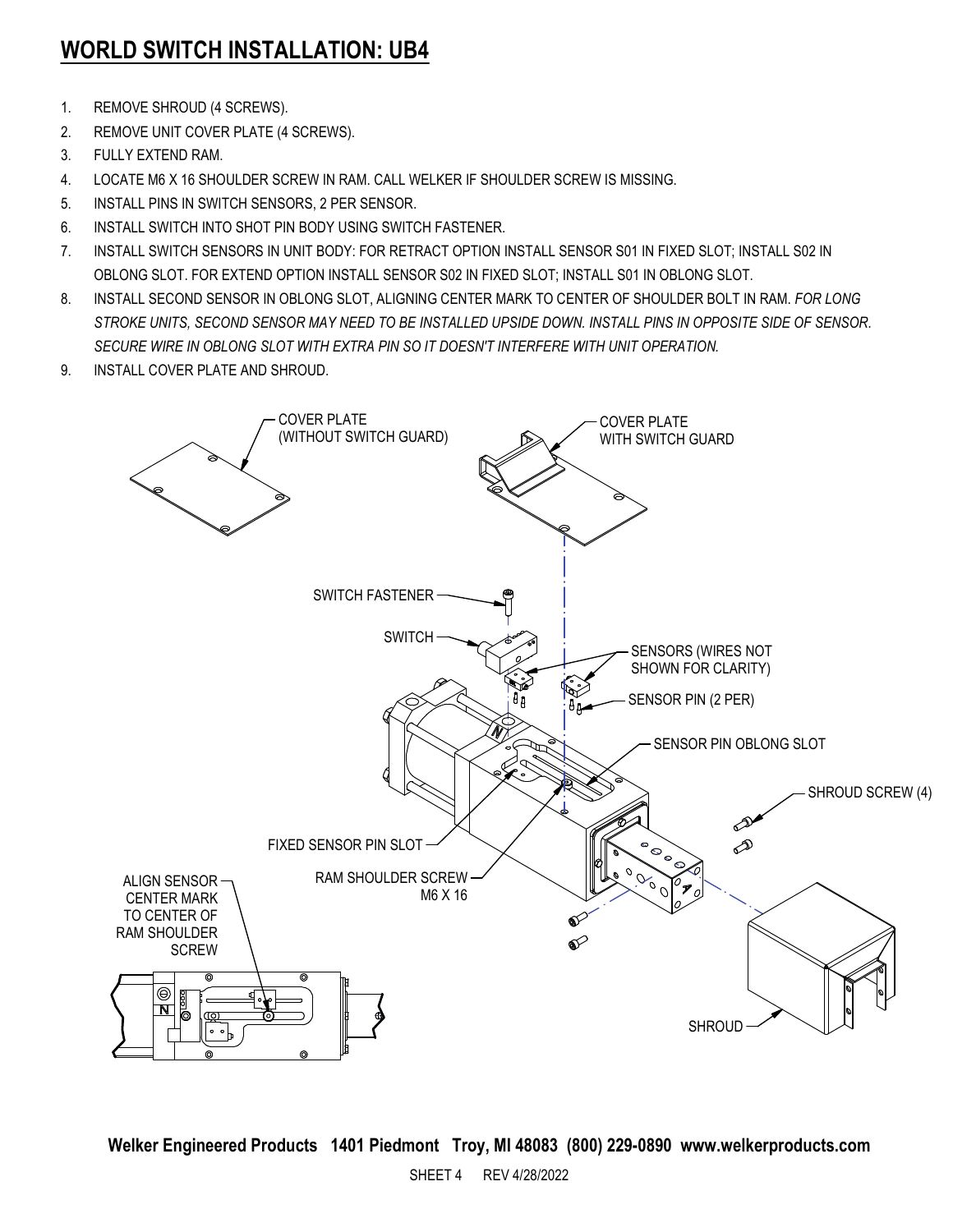### **WORLD SWITCH INSTALLATION: UB2**

- 1. REMOVE SHROUD (3 SCREWS).
- 2. REMOVE UNIT COVER PLATE (4 SCREWS).
- 3. REMOVE SWITCH FASTENER AND SWITCH GUARD. REMOVE OLD SWITCH AND SENSORS NOTING SENSOR S01 AND S02 (OR S1 AND S2) POSITION IN UNIT BODY..
- 4. INSTALL PINS IN SWITCH SENSORS, 2 PER SENSOR.
- 5. INSTALL SENSOR SPACERS TO SENSOR PINS. POSITION SENSORS IN UNIT BODY, SAME LOCATIONS AS OLD SWITCH.
- 6. INSTALL SWITCH AND SWITCH GUARD TO SHOT PIN BODY WITH FASTENERS.
- 7. INSTALL COVER PLATE AND SHROUD.

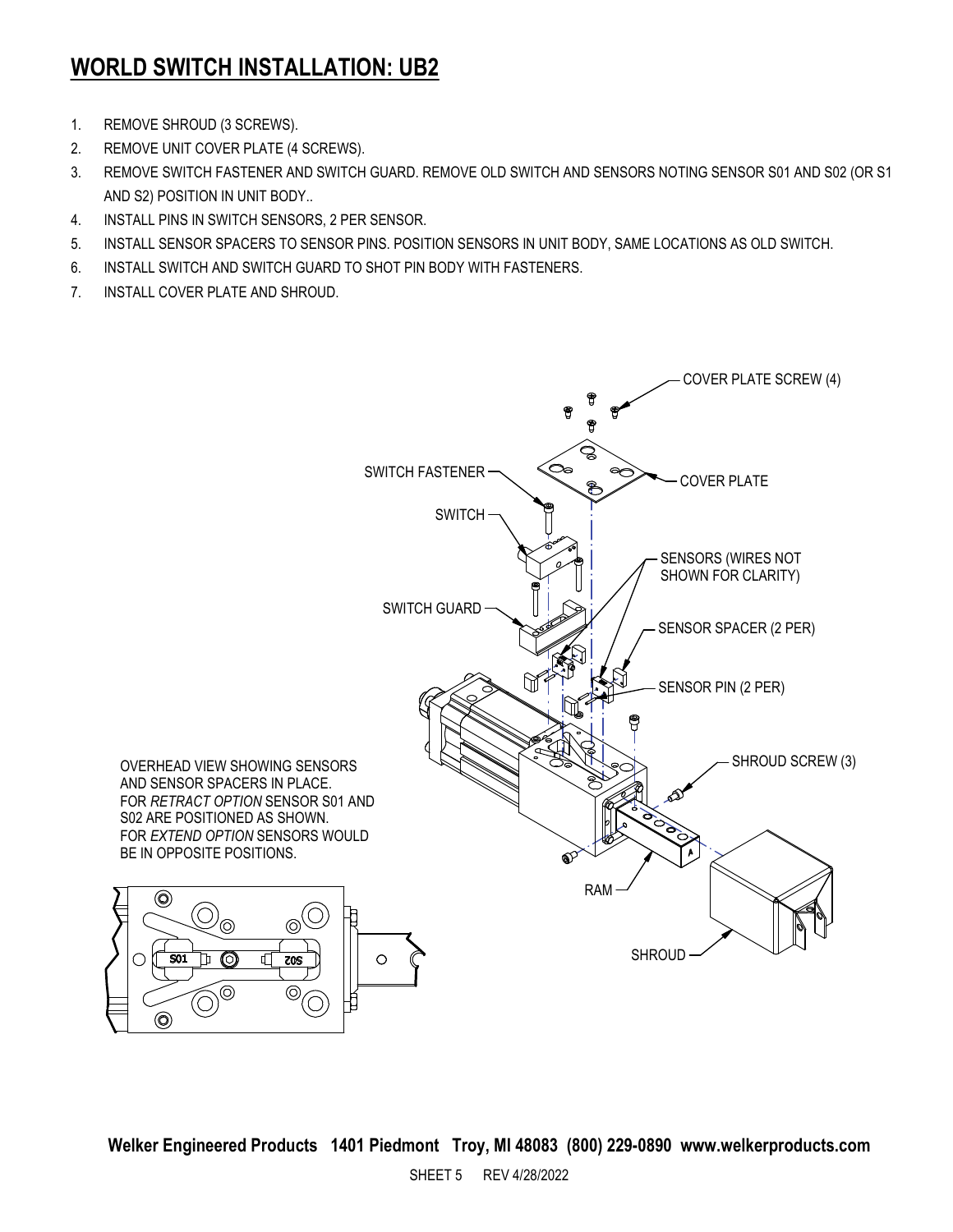#### **WIPER MAINTENANCE**

Welker recommends annual changing of urethane wiper. Wipers are maintenance items and are not covered under standard product warranty. Steam cleaning or wiping contamination off during the course of normal machine maintenance is desirable.

- 1. Disengage plant air from unit. Remove tooling from unit ram.
- 2. Remove shroud screws. Remove shroud.
- 3. Remove wiper screws. Remove wiper retainer (UB4 only). Remove wiper.
- 4. Clean ram, removing residual debris.
- 5. Install new wiper using a small amount of Magnalube G grease.
- 6. Replace wiper retainer (UB4 only).
- 7. Install wiper screws.
- 8. Install shroud with shroud screws.
- 7. Install tooling on unit ram.
- 8. Engage plant air, making sure lines are free of contaminants.

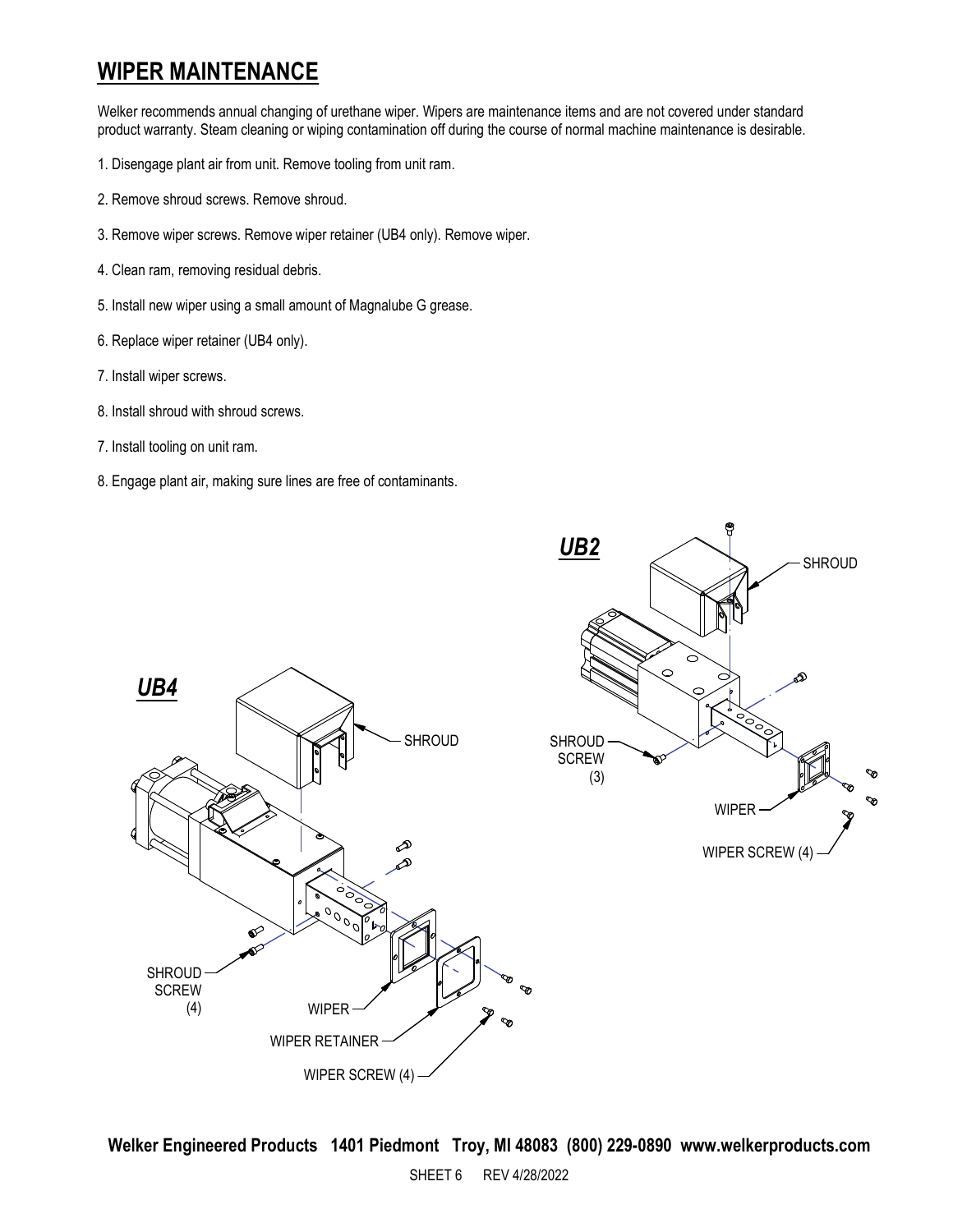# **DETENT OPTION MAINTENANCE**

Detent option's ball spring plunger is a maintenance item, not covered under standard product warranty.

- 1. Disengage plant air from unit. Remove tooling from unit ram.
- 2. Remove shroud screws. Remove shroud.
- 3. Note location of plunger. Unit body features holes on both sides for detent option. Plunger is installed according to rap/rigid coupler option. Units with rigid coupler option, plunger will be located as shown below. Units with rap coupler option, plunger will be on opposite side. A set screw is installed in non-plunger hole.
- 4. Remove plunger noting depth in unit body.
- 5. Clean any debris from unit.
- 6. Install new plunger to same depth as old. Plunger includes thread locking element. Do not install plunger deeper than original plunger.
- 7. Install shroud with shroud screws.
- 8. Engage plant air, making sure lines are free of contaminants.

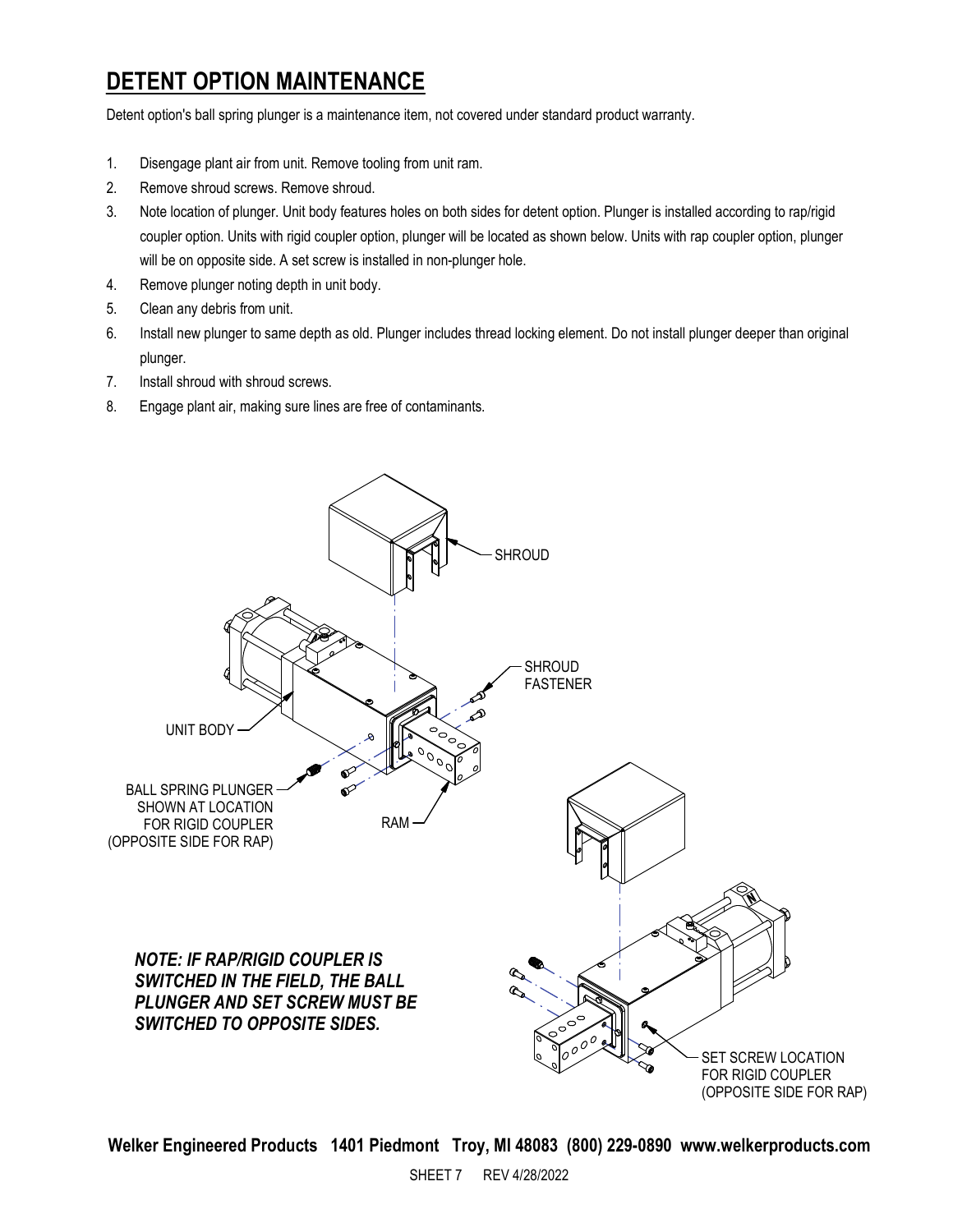# **UB4 SERIES SHOT PIN ~ CSK MAINTENANCE**

UB4N-CSK includes tube seals (2), square ram seal, rod wiper, piston seal and adapter inner & outer seals.

- 1. When replacing seals: Note seal orientation when removing. Clean seal grooves thoroughly. Lightly coat new seals and tube I.D. with Magnalube G or equivalent.
- 2. Disengage plant air from unit. Disconnect and remove cylinder switch if present, noting positions on tie rods.
- 3. Remove tie bolts & lock washers from rear end cap. Remove end cap noting port orientation.
- 4. Remove cylinder tube & tube seal.
- 5. Remove rigid adapter, noting location (see detail below).
- 6. Remove piston from ram coupler. Remove piston seal using plastic or brass tool. Clean seal groove. Replace piston seal.
- 7. Remove front end cap noting port orientation. Replace tube seals on end caps.
- 8. Replace square ram seal.
- 9. Install front end cap. Install piston to ram coupler.
- 10. Install the rigid adapter to same location.
- 11. Align center of piston to center of ram when installing cylinder tube.
- 12. Install rear end cap. Be sure tube seals are properly seated. Secure with tie rods/lock washers. Tighten in an "X" pattern to torque specifications.
- 13. Engage plant air, making sure lines are free of contaminants. Reconnect switch. Test.



**Welker Engineered Products 1401 Piedmont Troy, MI 48083 (800) 229-0890 www.welkerproducts.com**

2

3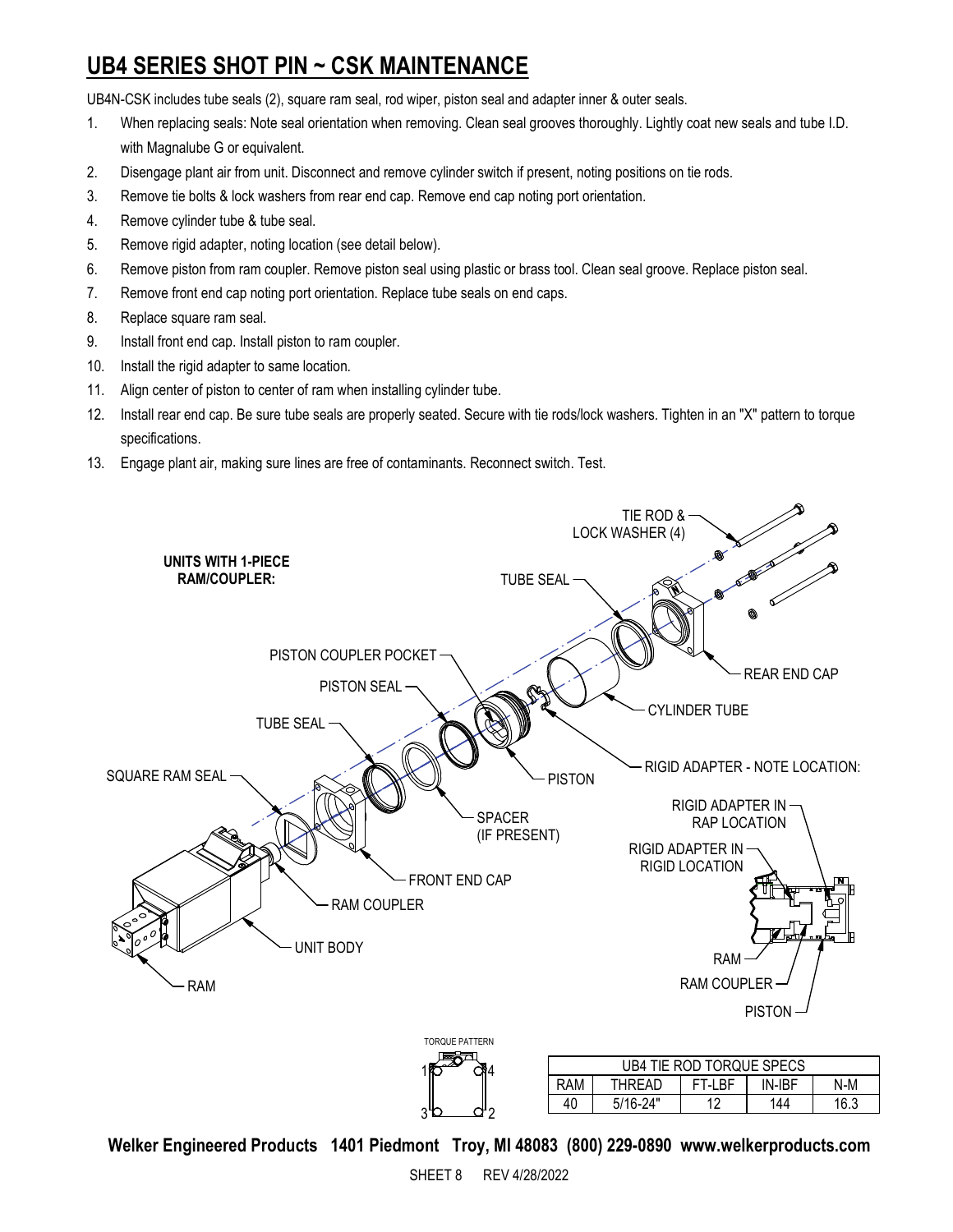#### **UB4 SERIES SHOT PIN UNITS W/COUPLER ~ CYLINDER MAINTENANCE**

UB4N-CSK includes tube seals (2), square ram seal, rod wiper, piston seal and adapter inner & outer seals.

- 1. When replacing seals: Note seal orientation when removing. Clean seal grooves thoroughly. Lightly coat new seals and tube I.D. with Magnalube G or equivalent.
- 2. Disengage plant air from unit. Disconnect and remove cylinder switch if present, noting positions on tie rods.
- Remove tie bolts & lock washers from rear end cap. Remove end cap noting port orientation. Remove cylinder tube & tube seal.
- 4. If unit is rap coupler, remove rigid adapter from piston plug.<br>5. Piston plug is installed with removable adhesive. Use belt o
- Piston plug is installed with removable adhesive. Use belt or strap wrench to loosen piston plug being careful not to scratch or damage piston. Remove piston plug and plug seal.
- 6. Remove coupler and piston. If unit is rigid coupler, the rigid adapter will be located between piston and ram.
- 7. Remove piston seal using plastic or brass tool. Clean seal groove. Replace piston seal.
- 8. Remove front end cap noting port orientation. Replace tube seals on end caps.
- 9. Replace square ram seal.
- 10. Install front end cap.
- 11. Install piston to ram with coupler, using permanent adhesive on threads.
- 12. Insert plug seal into piston. Install piston plug to piston using removable adhesive on threads.
- 13. Install the rigid adapter to same location.
- 14. Install cylinder tube and rear end cap. Be sure tube seals are properly seated. Secure with tie rods/lock washers. Tighten in an "X" pattern to torque specifications.
- 15. Engage plant air, making sure lines are free of contaminants. Reconnect switch. Test.

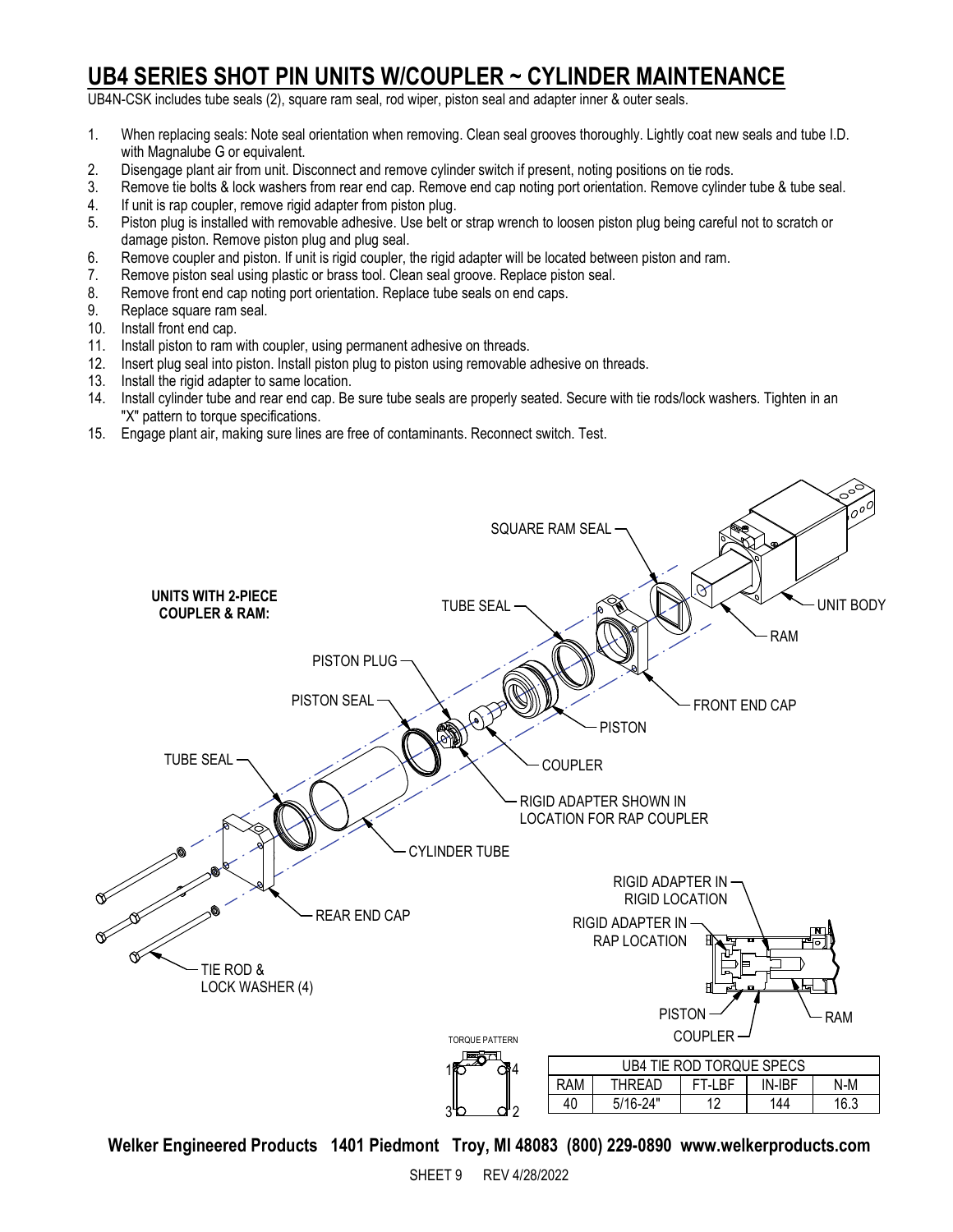#### **UB4 SERIES SHOT PIN ~ CSK MAINTENANCE**

FOR UNITS WITH DOUBLE ROD CYLINDER (ACTUATOR 03/04)

- 1. When replacing seals: Note seal orientation when removing. Clean seal grooves thoroughly. Lightly coat new seals and tube I.D. with Magnalube G or equivalent.
- 2. Disengage plant air from unit. Disconnect and remove cylinder switch if present, noting positions on tie rods.
- 3. Remove fixed/adjustable stop.
- 4. Remove tie bolts & lock washers from stop plate. Remove stop plate.
- 5. Remove adapter. Replace inner and outer adapter seals. Replace rod wiper.
- 6. Remove end cap noting port orientation.
- 7. Remove cylinder tube.
- 8. Remove rigid adapter located between piston and ram.
- 9. Cylinder stop rod is installed with removable adhesive. Use belt or strap wrench to loosen piston plug being careful not to scratch piston.
- 10. Remove piston seal using plastic or brass tool. Clean seal groove. Replace piston seal.
- 11. Remove second end cap. Replace tube seals on end caps.
- 12. Replace square ram seal.
- 13. Install end cap.
- 14. Install piston to ram with coupler, using permanent adhesive on threads.
- 15. Install the rigid adapter to same location.
- 16. Install cylinder tube, end cap, and adapter. Be sure tube seals are properly seated.
- 17. Install rod stop plate. Secure with tie rods/lock washers. Tighten in an "X" pattern to torque specifications.
- 18. Install fixed/adjustable stop.
- 19. Engage plant air, making sure lines are free of contaminants. Reconnect switch. Test.

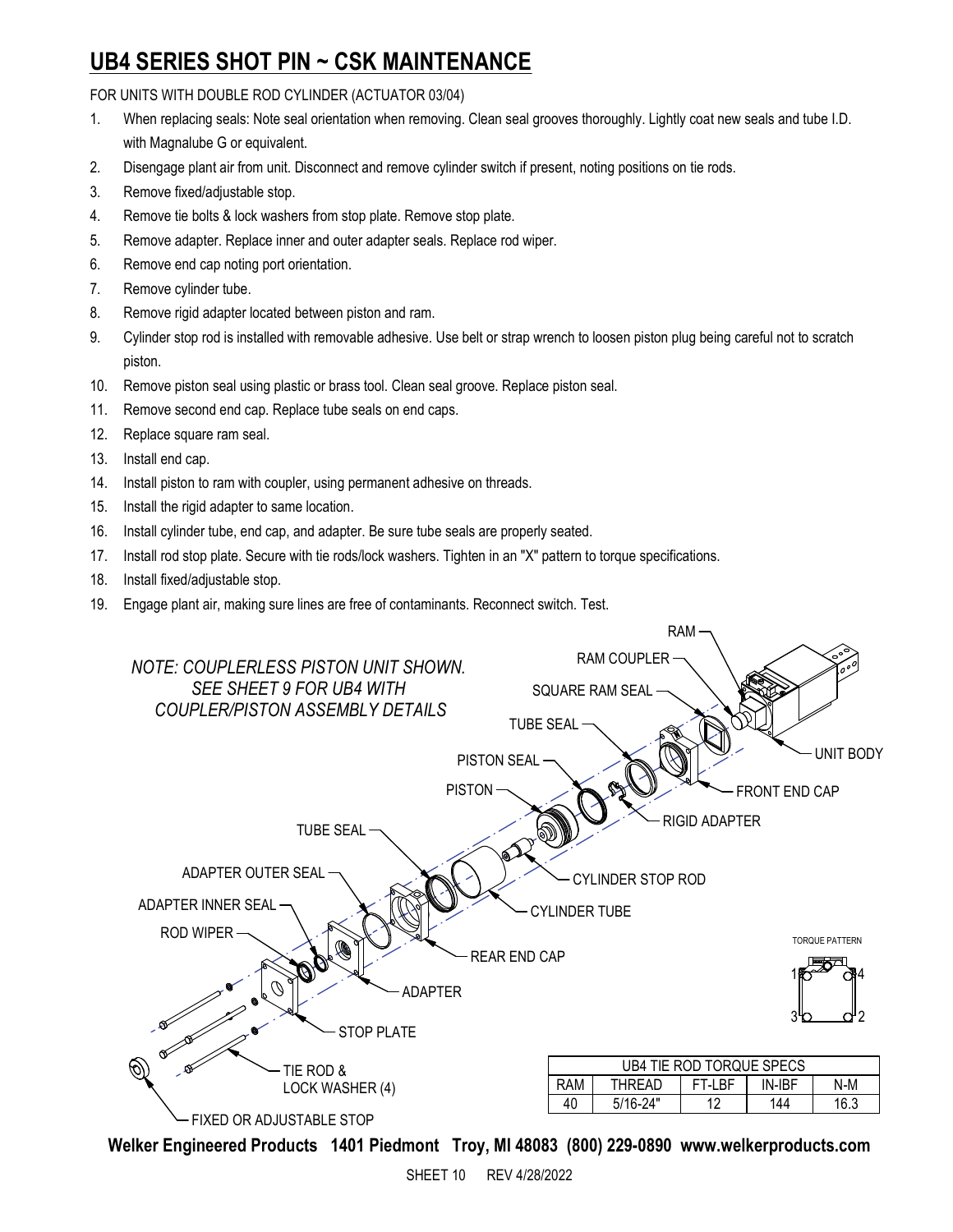### **UB2 SERIES SHOT PIN ~ CSK MAINTENANCE**

UB2N-CSK includes end cap seal, square ram seal, rod wiper, piston seal and internal port seals.

- 1. When replacing seals: Note seal orientation when removing. Clean seal grooves thoroughly. Lightly coat new seals and tube I.D. with Magnalube G or equivalent.
- 2. Disengage plant air from unit. Disconnect and remove cylinder switch if present, noting positions on tie rods.
- 3. Remove screws & lock washers from end cap. Remove end cap and cylinder tube noting orientation. Remove internal port seal. Clean seal grooves thoroughly. Replace end cap seal.
- 4. Remove rigid adapter, noting location.
- 5. FOR UNITS WITH 2-PIECE COUPLER & RAM: Piston plug is installed with removable adhesive. Use belt or strap wrench to loosen piston plug being careful not to scratch or damage piston. Remove piston plug. Remove coupler and piston.
- 6. FOR UNITS WITH 1-PIECE COUPLER/RAM: Remove piston from coupler by sliding out of coupler pocket.
- 7. Remove piston seal using plastic or brass tool. Clean seal groove. Replace piston seal.
- 8. Remove spacer if present.
- 9. Replace square ram seal. Install spacer if present.
- 10. FOR UNITS WITH 2-PIECE COUPLER & RAM: Install piston to ram with coupler, using removable adhesive on threads. Install piston plug to piston using removable adhesive on threads.
- 11. FOR UNITS WITH 1-PIECE COUPLER/RAM: Install piston to ram at coupler pocket.
- 12. Install the rigid adapter to same location.
- 13. Install new internal port seal.
- 14. Install cylinder tube and end cap. Secure with tie screws/lock washers. Tighten in an "X" pattern to torque specifications.
- 15. Engage plant air, making sure lines are free of contaminants. Reconnect switch. Test.